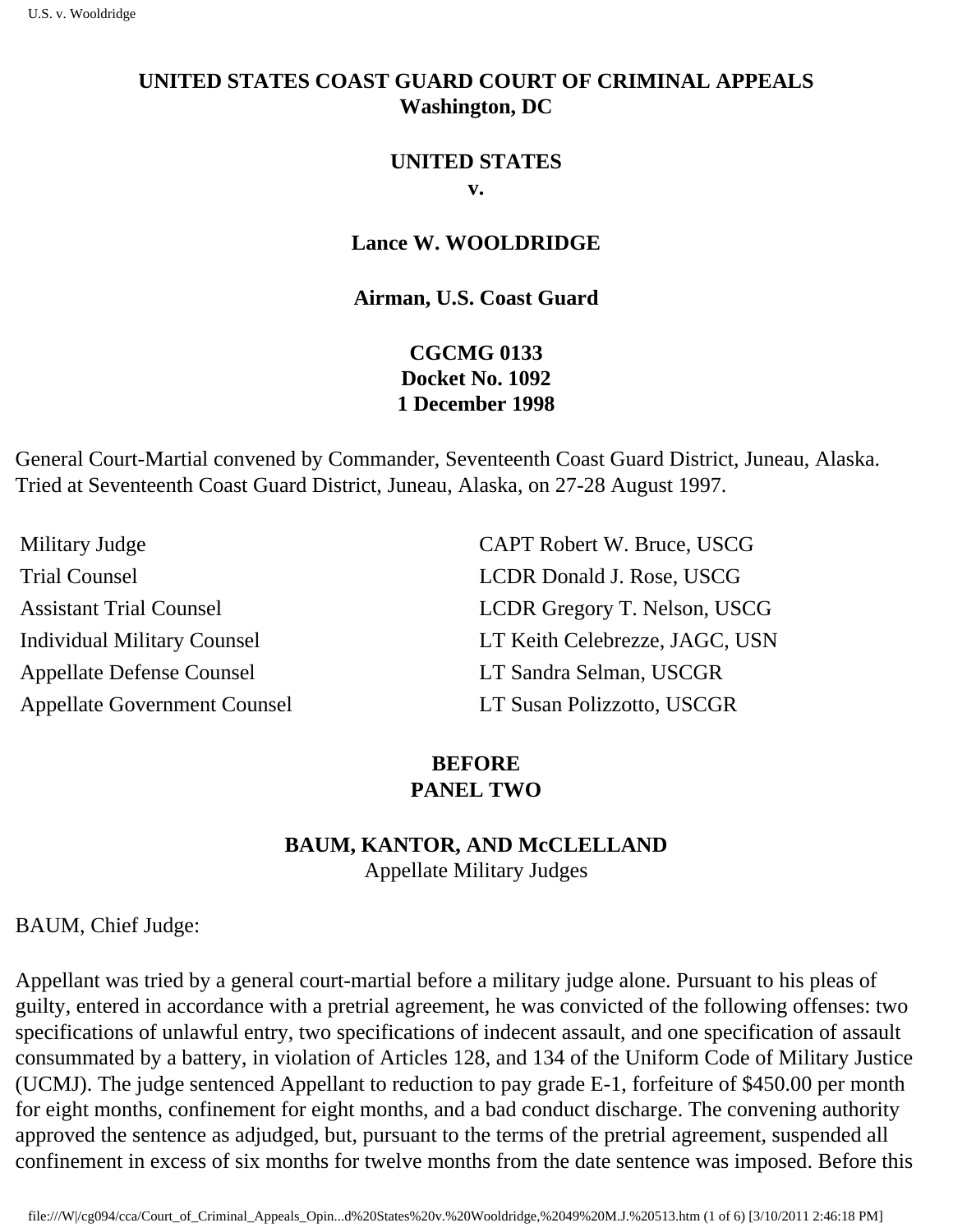```
U.S. v. Wooldridge
```
Court, Appellant has assigned one error, that the military judge s plea inquiry was factually insufficient by failing to negate the affirmative defense of mistake of fact that was raised by Appellant s answers.

### **Facts**

The facts, as developed by the judge s inquiry and a stipulation of fact, reveal that on the date of the offenses Appellant returned to his barracks complex between 0130 and 0200, after an evening of drinking. Instead of going to his room, which was in barracks 3, he went to the second floor of barracks 4, where all the enlisted women lived. Finding an unlocked door, he entered and awakened one of the two women in the room by tapping on her shoulder and then pushing his knee against her leg, while telling her to move over so he could get in bed with her. His actions accounted for the assault and battery offense and one of the unlawful entry findings. On hearing noises, the roommate awoke and Appellant was told to leave, which he did ultimately, after first using their bathroom.

He then proceeded to another unlocked door, two rooms down the hall, and committed the second unlawful entry offense, by entering without permission. Appellant walked to a bed, where the lone occupant was sleeping, and sat on the floor staring at her until she awoke with a start. Neither she nor Appellant knew each other, so she asked who he was and what he was doing in her room. Appellant gave his name and where he worked and asked if he could sleep there. When she said no, he asked if he could use her bathroom, which she allowed. When he was finished, he returned to her bed and asked again if he could sleep on the floor. She told him no and asked him to leave. He used her bathroom again, returning to her bedside, where he asked several times if he could get into her bed. Each time she said no. After using the bathroom a third time, he returned and climbed onto the bed on top of the covers and started kissing her. She requested that he leave, and he went to the bathroom a fourth time.

Upon returning from the bathroom, Appellant started removing his clothes. She told him not to undress, that she was not looking at him, and asked him to leave. He, nevertheless, stripped down to his socks and got into bed with her again, this time under the covers. He began to kiss her and placed her hand on his erect penis twice. Each time she withdrew her hand as soon as he removed his hand, while continuing to tell him no and asking him to leave. These acts constituted one of the indecent assault offenses. The other indecent assault occurred later, after a fifth trip to the bathroom. When Appellant returned to the bed, he began kissing her again and inserting his tongue into her mouth. He then moved to the foot of the bed, pressed his face into her crotch, and began to lick her shorts. She told him to stop and he did, but he then tried to pull her shorts down, which she prevented by holding onto the waistband. He next moved her shorts and panties aside and licked the exposed area of her crotch, thereby committing the second indecent assault offense. At that point she moved away from him and finally convinced Appellant that she really meant for him to leave, as she had been telling him all along. After using the bathroom for a sixth time, Appellant finally dressed and left. He was in the victim s room approximately three hours, during which time she did not attempt to leave or call for help.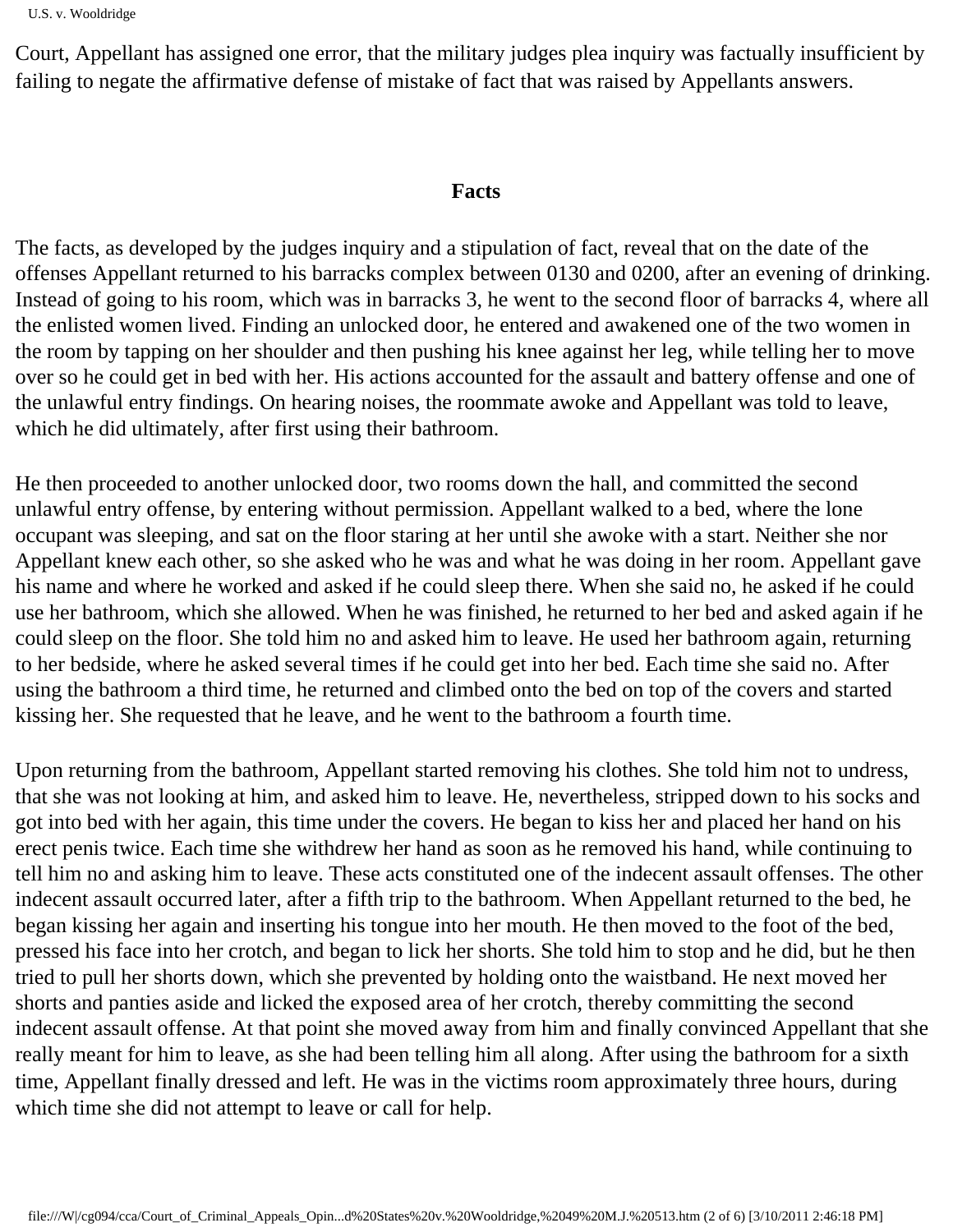### **Issue of Mistake of Fact Defense**

In addition to this factual account, Appellant freely acknowledged his guilt to the offenses, following the judge s explanation of their elements. Moreover, he told the judge that, while he thought that the victim was consenting at the time, he had since concluded that she did not consent to his actions. An honest and reasonable belief that the victim is consenting will establish a mistake of fact defense for indecent assault. While indecent assault entails one element requiring specific intent, the lack-of-consent element of this offense is a general-intent element, hence the requirement that a belief in consent must be both honest and reasonable under the circumstances, in order to raise a defense of mistake of fact. *U.S. v. Peterson*, 47 M. J. 231, 234-235 (1997); *U.S. v. Garcia*, 44 M.J. 496, 498 (1996).

The discussion following RCM 910(e) states:

If any potential defense is raised by the accused s account of the offense or by other matter presented to the military judge, the military judge should explain such a defense to the accused and should not accept the plea unless the accused admits facts which negate the defense.

Here, the judge did not explain to Appellant the mistake of fact defense and what that defense requires. However, the judge did ask Appellant whether he thought that his belief that the victim was consenting at the time was reasonable. Appellant responded that in retrospect he recognized that such a belief was not reasonable. Appellant now asserts that the military judge erred by accepting such a conclusion, without first advising him of the mistake of fact defense, and then by not developing facts through further inquiry that would have excluded that defense. Absent those steps, Appellant contends the military judge erroneously accepted his guilty pleas without an adequate factual basis, in violation of Article 45, UCMJ. In support of this argument, Appellant points to the following excerpts from the plea inquiry, that he says raised the mistake of fact defense, which was not countered factually:

> MJ: Now on either of those occasions, did Petty Officer [T] consent to your touching her like that; by licking her vagina or placing her hands on your

penis?

ACC: After both incidents she indicated to me that no, she did not want--she

did not consent to that.

MJ: And beforehand did she consent to that?

ACC: At that point in time I--I had thought--I had thought that it was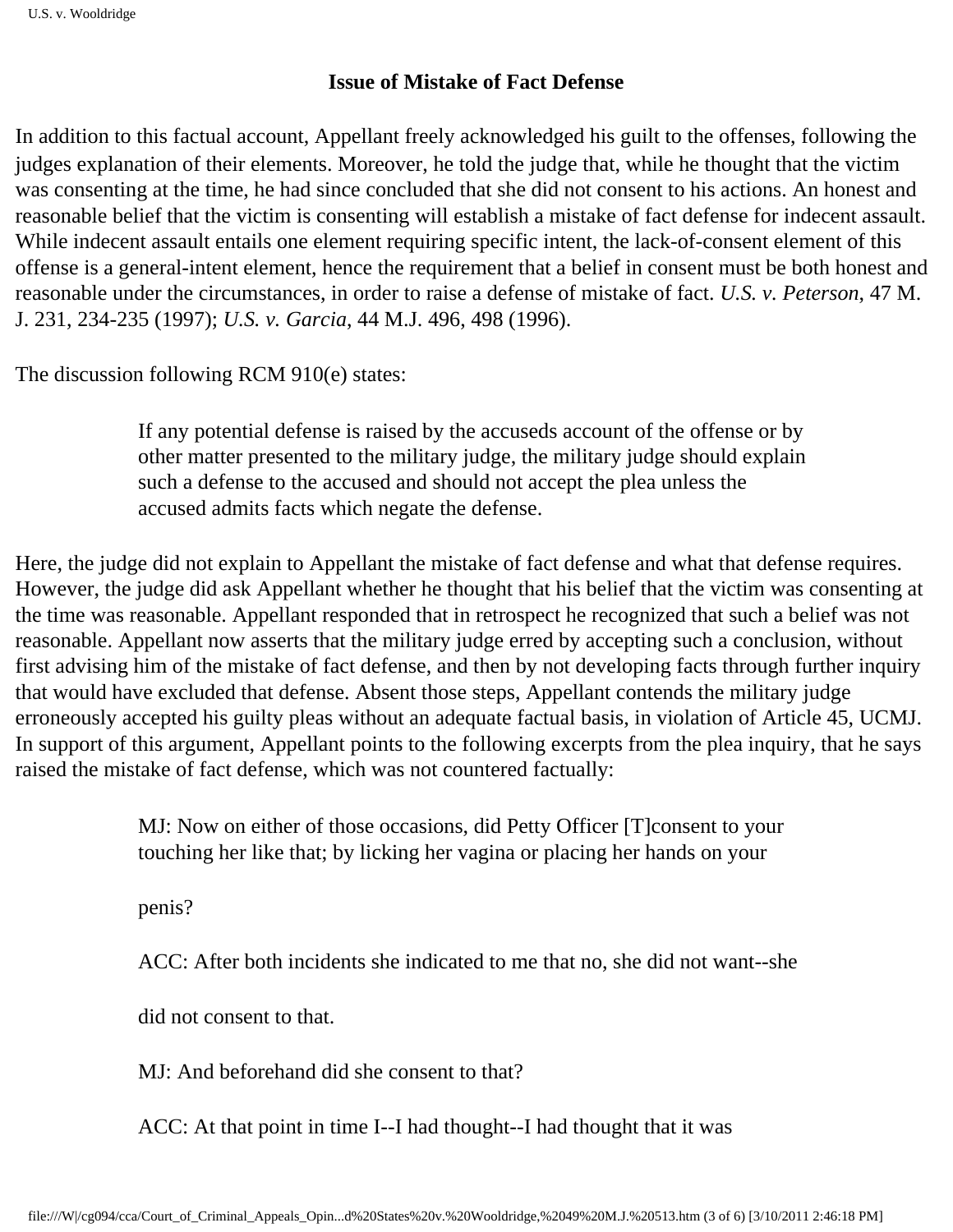consensual, as I said before, sir. But at this particular time in retrospect

I see that I was mistakenly thinking that.

MJ: So in--in retrospect you--you admit that beforehand she didn t do anything that-that could reasonably be considered consent?

ACC: Yes, sir, I ve--admit there was--it was unreasonable to think that it was a consensual-type situation at that point in time.

Record at 35.

MJ: Now, do you think that a reasonable person, based on the information that you had at the time that you licked the vagina of Petty Officer  $[T]$ and placed her hand on your penis, would have believed that--that she was consenting to--to your doing that?

ACC: I have no idea, sir.

MJ: Was there any lack of information, like a lack of her--lack of her resistance or lack or her--lack of saying no to you, that together with the other circumstances would cause a reasonable person to believe that--that she was consenting?

ACC: Sir, I believe there--there was not a lot of resistance, but the fact that she

stated on a couple of occasions, I think it was even at the Article 32 [pretrial investigation], that she just--she did not realize what was happening or what my intentions were and after she did realize then she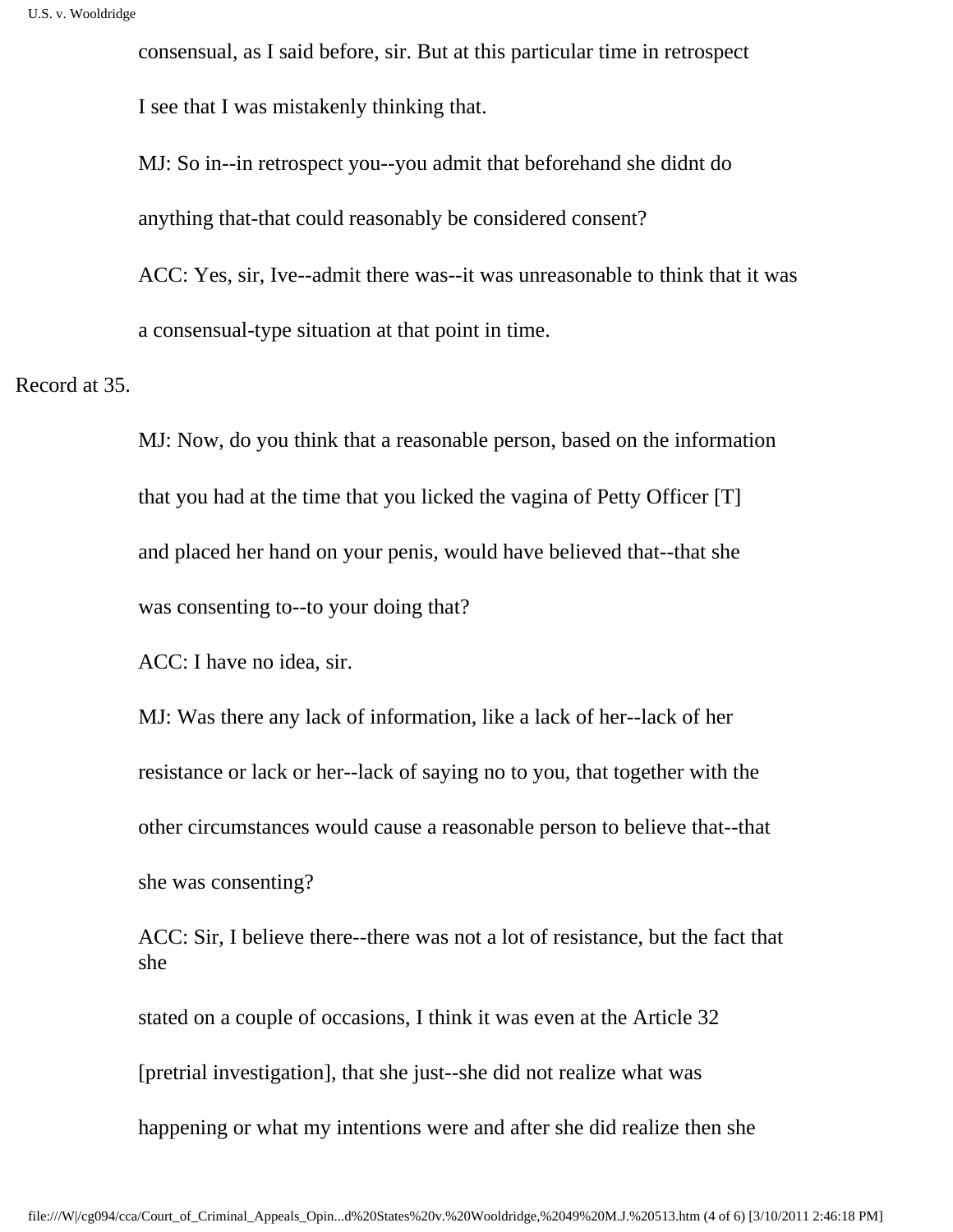pulled away and she said no. And after, I guess in retrospect looking at the

situation, I realized that it was unreasonable to think it was con--it was a

consensual-type thing.

Record at 39.

#### **Discussion**

Appellant argues that the facts of record are at best ambiguous, susceptible to supporting either a belief in consent or lack of consent, and that they are, therefore, insufficient to negate the potential defense. The facts that Appellant sees as supporting a reasonable belief in consent are: (a) he was in the room with the victim for three hours, (b) the victim allowed him to use the bathroom at least six times, (c) the victim never left the room during any of his trips to the bathroom, (d) the victim never used the phone to call a watchstander or a friend, (e) the victim never called out for help, and (f) the victim engaged in several conversations with Appellant. According to Appellant, the victim s ambiguous and puzzling behavior, when coupled with Appellant s sworn answers about his mistaken belief at the time and the silence of his stipulation of fact on the question of criminal *scienter*, factually support the reasonableness of a mistake of fact defense to the indecent assaults. Accordingly, despite Appellant s stated conclusion at trial that his belief in consent was unreasonable, he contends that the judge s failure to support that conclusion with adequate facts raises substantial questions in law and fact about the providence of his pleas. As a result, he says the indecent assault findings of guilty are untrustworthy and should be set aside.

The Government, on the other hand, submits that the record as a whole is more than adequate to uphold Appellant s pleas, showing in many verbal and nonverbal ways the victim s lack of consent to Appellant s sexual advances. The Government points to the fact that the victim did not know Appellant, that, upon awakening to find this stranger in her room, she repeatedly told him to leave, that she answered no to all his sexual advances, that she removed her hand each time he placed it on his penis, that she held on to her waistband when he tried to pull her shorts off, and that she tried to back away from him when he began licking her genital area. The Government argues that these facts of record are sufficient to establish that the victim did not consent and that they support Appellant s acknowledgment that his contrary belief at the time of the offenses was unreasonable.

It may be puzzling that the victim failed to take affirmative action, either by leaving the room or calling for help, during one of Appellant s many visits to the bathroom in the course of the three hours spent in her room. Nevertheless, her verbal and nonverbal responses, as set out by the Government, leave no doubt that she did not consent to Appellant s acts. There is no requirement that a victim call for help or try to leave her own room in order for there to be an offense of indecent assault. If her failure to take such steps somehow caused Appellant to believe that she was consenting to his actions, he never gave that as the